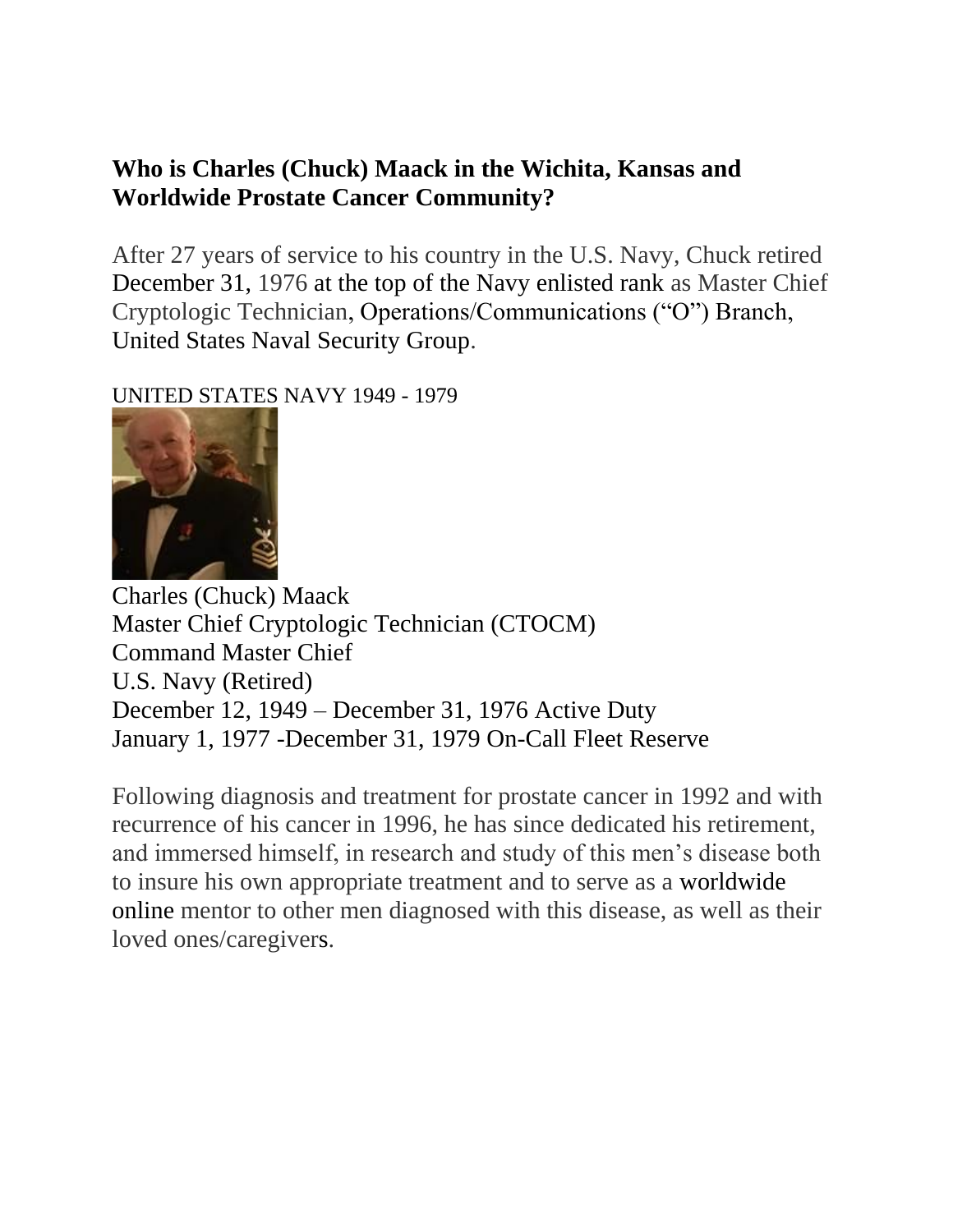

Charles (Chuck) Maack (ECaP) - Continuing Prostate Cancer Patient Since 1992, Advocate, Activist, Volunteer Mentor since 1996 to men diagnosed with Prostate Cancer and their Caregivers locally and on-line Worldwide.

Charles (Chuck) Maack, a resident of Wichita, Kansas, describes himself as definitely not a Medical Doctor/M.D. to whom some people and some Medical and Scientific Journals address him (and whom he immediately corrects when so addressed), but rather a prostate cancer continuing patient since 1992 who could be considered a medical detective in view of the many years he has spent in deep research and study of this men's disease. He has served as a voluntary online mentor to patients and their caregivers locally and throughout the world since his prostate cancer returned in 1996. He explains what occurs in its development to diagnosis, what to expect in its progressive activity, treatment considerations depending on diagnostics and status, and treatment for side effects emanating from treatment - all that the patient is to research further then discuss with his treating physician. As a respected Prostate Cancer Mentor who assists physicians in this regard, he has received special recognition by two of the top American prostate cancer education and support organizations – Prostate Cancer Research Institute/PCRI [www.pcri.org,](http://www.pcri.org/) and Us TOO International Inc., Prostate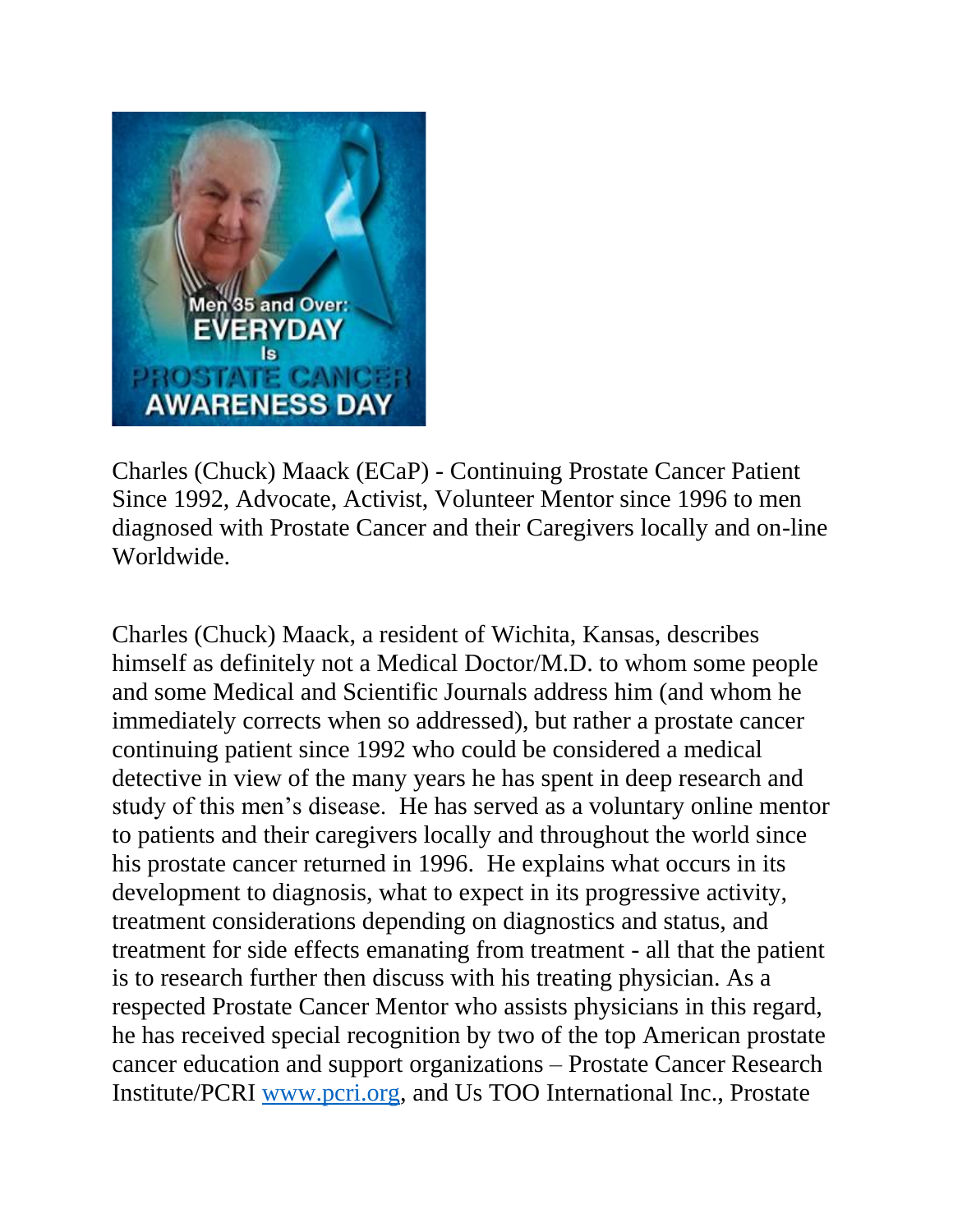Cancer Education and Support Network [www.ustoo.org](http://www.ustoo.org/) (more in this regard addressed below). He is known by many physicians throughout the United States who specialize in the treatment of prostate cancer. Local patients diagnosed with Prostate Cancer are referred to him by the Wichita Prostate Cancer Support Group (a chapter of Us TOO Intl., Inc.) [www.ustoowichita.org,](http://www.ustoowichita.org/) Wichita Victory in the Valley cancer support organization to whom he is associated as available to refer men diagnosed with prostate cancer and/or their caregivers who come to Victory in the Valley seeking answers to their questions/concerns [www.victoryinthevalley.org,](http://www.victoryinthevalley.org/) patients locally and throughout the world with prostate cancer refer other patients to him, and patients are referred to him by local physicians. Prostate cancer patients worldwide also contact him when reading his comments regarding this disease on online prostate cancer support lists. If further "credentials" are necessary, his can be reviewed on his website [www.theprostateadvocate.com.](http://www.theprostateadvocate.com/)

Likely the world's foremost specialist specifically in research and treatment of recurring and advanced Prostate Cancer, Medical Oncologist Stephen B. Strum, M. D., FACP [\(https://www.lifeextension.com/magazine/2004/12/profile\\_strum](https://www.lifeextension.com/magazine/2004/12/profile_strum) [https://www.amazon.com/Prostate-Cancer-Essential-Concepts-Survival](https://www.amazon.com/Prostate-Cancer-Essential-Concepts-Survival-ebook/dp/B00BBF249I)[ebook/dp/B00BBF249I\)](https://www.amazon.com/Prostate-Cancer-Essential-Concepts-Survival-ebook/dp/B00BBF249I) , having come to recognize Mr. Maack's several years also in research and study of this insidious men's disease and as a patient mentor the recommendations Mr. Maack made to patients, made remarks such as the following on patient forums:

"I wish all MDs were as responsive as Chuck." "Chuck represents what I call the CPR of what the medical profession should be all about, but rarely is. CPR (courtesy, professionalism, respect)." At another time he remarked: "since I regard you as one of the few brightly shining lights in the world of PC support…." In 2014 on a patient forum he remarked: "…. In my 31+ years of working with men with PC, I find a minority of men who truly comprehend the basic principles/concepts of this disease like Chuck." In March 2019 after noting Mr. Maack's tenth article accepted for publication in a Scientific Biology Journal: "You certainly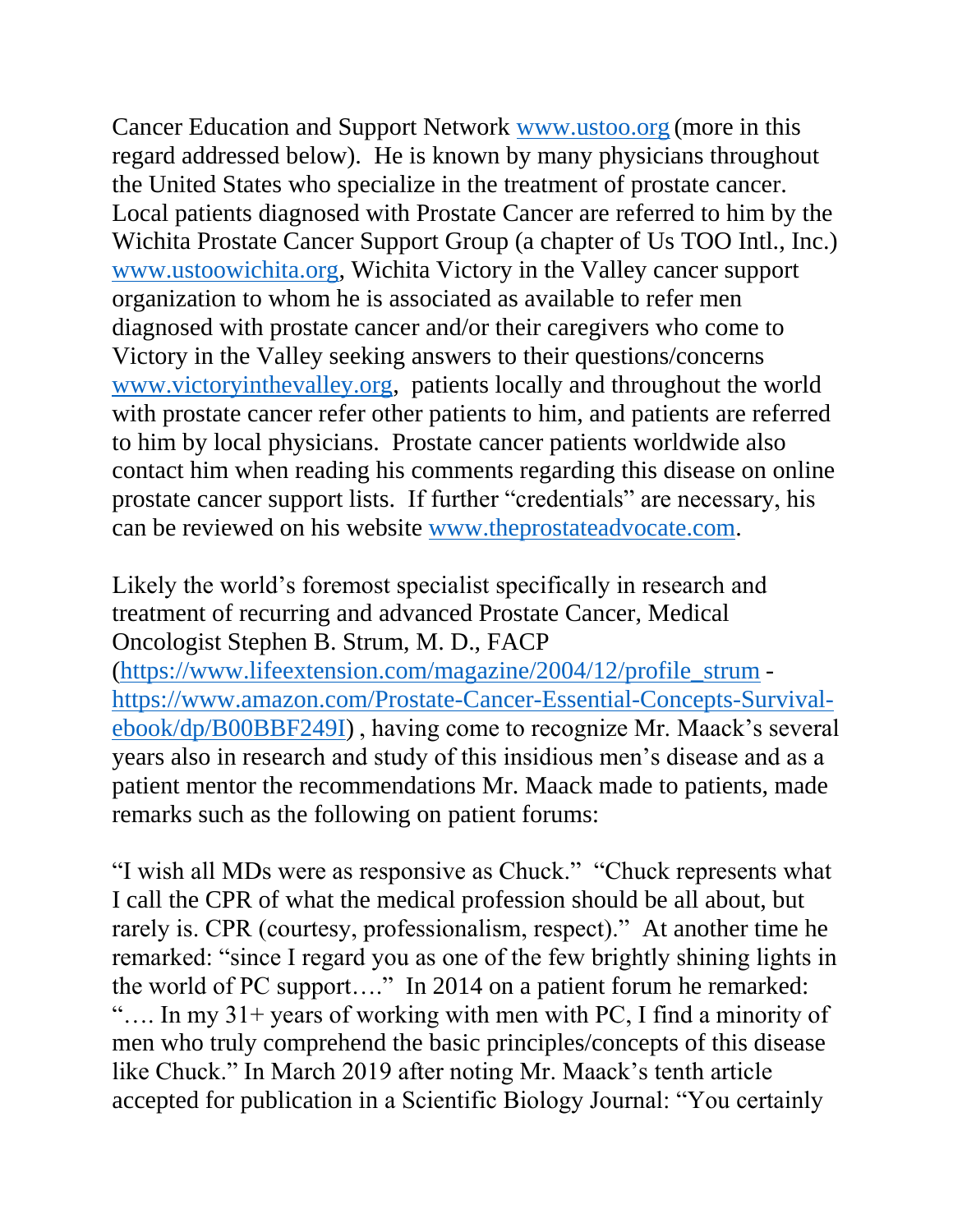

epitomize the empowered patient and then go way beyond." In an April 2019 post he remarked: "If I had a panel of MDs who profess to know PC and some patients like you on a stage, the audience would realize that you know more than most of the MDs." And shortly thereafter: "So Chuck, keep on with the great work you are doing. You have ten years on me and you are as sharp as a tack. It is my privilege to

consider you a friend and colleague." More recently he remarked: ""You have led an exceptional life and you truly are an exceptional human being. When someone is good, very good, they should be extolled. I believe eulogies are best served while the person being praised is in the here and now to hear them. Your life is very praiseworthy. I have to say that I have met some damn good people in my lifetime. Thank you for being one of them." As to ECaP when Chuck asked if he qualified as an ECaP, he remarked that Chuck's work was beyond the ECaP description.

**Recipient 2008 Us TOO Intl., Inc., Prostate Education & Support Network prestigious 1st "Edward C. Kaps Hope Award"** noting: "An outstanding Leader in an Us TOO Support Group Who Has Shown Unselfish, Dedicated Service to Prostate Cancer Survivors and their Families."

**Recipient 2012 Prostate Cancer Research Institute (PCRI) prestigious "Harry Pinchot Award"** noting: "accomplishments and personal attributes that show excellence in prostate cancer education, research, advocacy, and community support."

(Read award acceptance remarks: [http://tinyurl.com/8sb9too\)](http://tinyurl.com/8sb9too)

**Recipient 2016 Us TOO Intl., Inc. Certificate** for 20 Years Dedication/Inspiration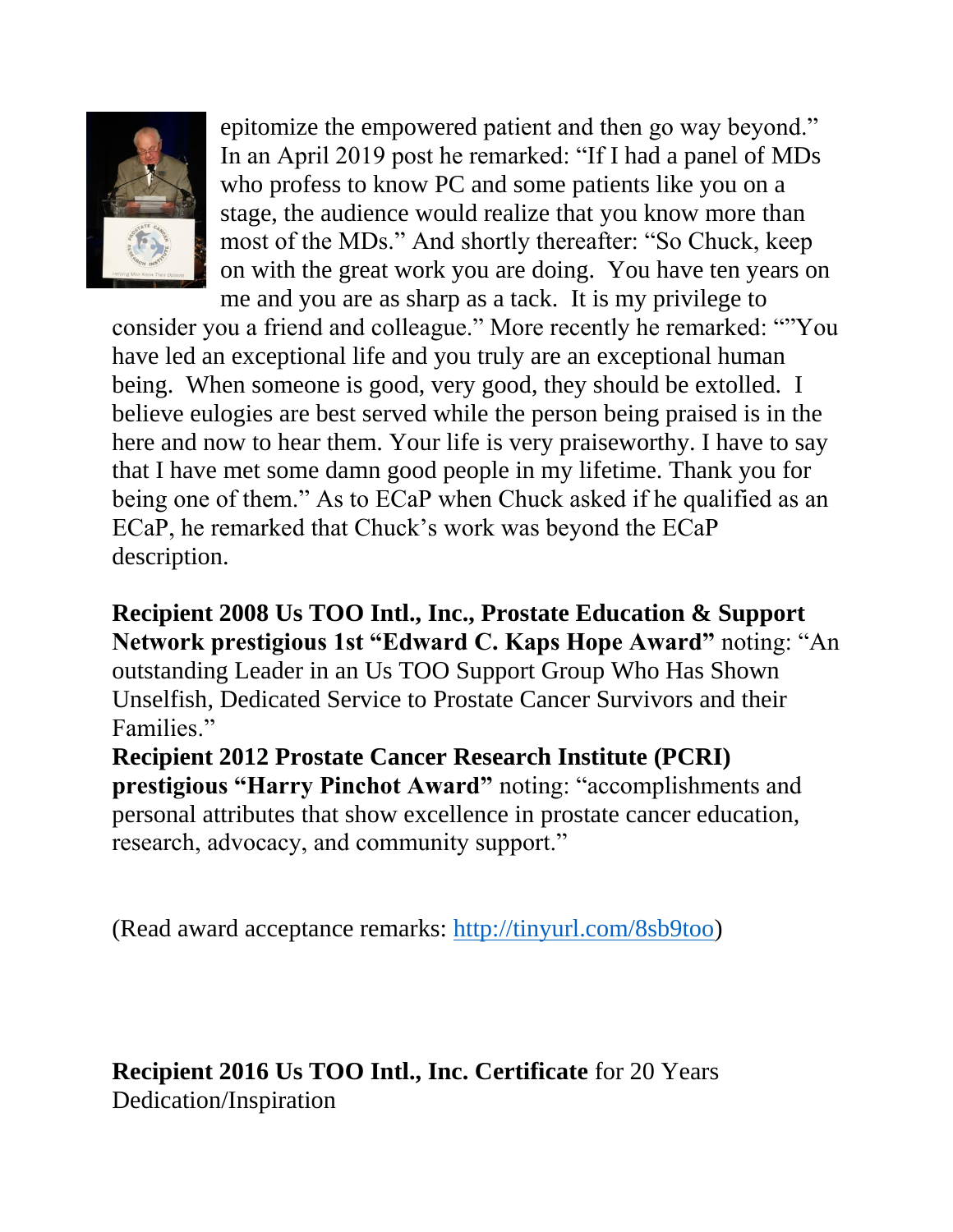Personal interview 2009: [https://pcainternational.org/activities/lets-talk](https://pcainternational.org/activities/lets-talk-about-prostate-cancer-series-b/)[about-prostate-cancer-series-b/](https://pcainternational.org/activities/lets-talk-about-prostate-cancer-series-b/)

[<https://pcainternational.org/activities/lets-talk-about-prostate-cancer](https://pcainternational.org/activities/lets-talk-about-prostate-cancer-series-b/)[series-b/>](https://pcainternational.org/activities/lets-talk-about-prostate-cancer-series-b/) and scroll down to "Let's Talk About Prostate Cancer ... with Chuck Maack." - please note that in that interview when I meant to be talking about antiandrogens I mistakenly used the word "Lupron."

Of Possible Interest: "Leader – Born or Achieved-My Opinion; My Personal History:"

[http://www.theprostateadvocate.com/pdf/Leader-Born\\_or\\_Achieved-](http://www.theprostateadvocate.com/pdf/Leader-Born_or_Achieved-My_Opinion.pdf)[My\\_Opinion.pdf](http://www.theprostateadvocate.com/pdf/Leader-Born_or_Achieved-My_Opinion.pdf)

## PUBLISHED PAPERS IN MEDICAL & SCIENTIFIC JOURNALS

1. A Prostate Cancer Patient's 24-Year (1992-2016) Continuing Journey from Diagnosis to Treatment to Recurrence to Mentoring"

Published in JCPCR-04—201604 Volume 4 issue 4 –

2016: <http://tinyurl.com/hcxuxv9> [<http://tinyurl.com/hcxuxv9>](http://tinyurl.com/hcxuxv9)

2. "Newly Diagnosed with Prostate Cancer? - A Mentor/Patient Discussion"

 Published May 23, 2017 Biomedical Journal of Scientific & Technical Research (BJSTR)

<http://biomedres.us/pdfs/BJSTR.MS.ID.000110.pdf> [<http://biomedres.us/pdfs/BJSTR.MS.ID.000110.pdf>](http://biomedres.us/pdfs/BJSTR.MS.ID.000110.pdf)

3. "A Wake Up Call To Men & The Women Who Care For Them" Published in JCPCR-06-00189 Volume 6 issue 1 - 2016: <http://tinyurl.com/3djfgve> [<http://tinyurl.com/3djfgve>](http://tinyurl.com/3djfgve)

4. "Considerations necessary regarding Prostate Cancer with the options of surgical removal of the prostate gland or with Androgen Deprivation (aka testosterone inactivating)Therapy (ADT) as follow-on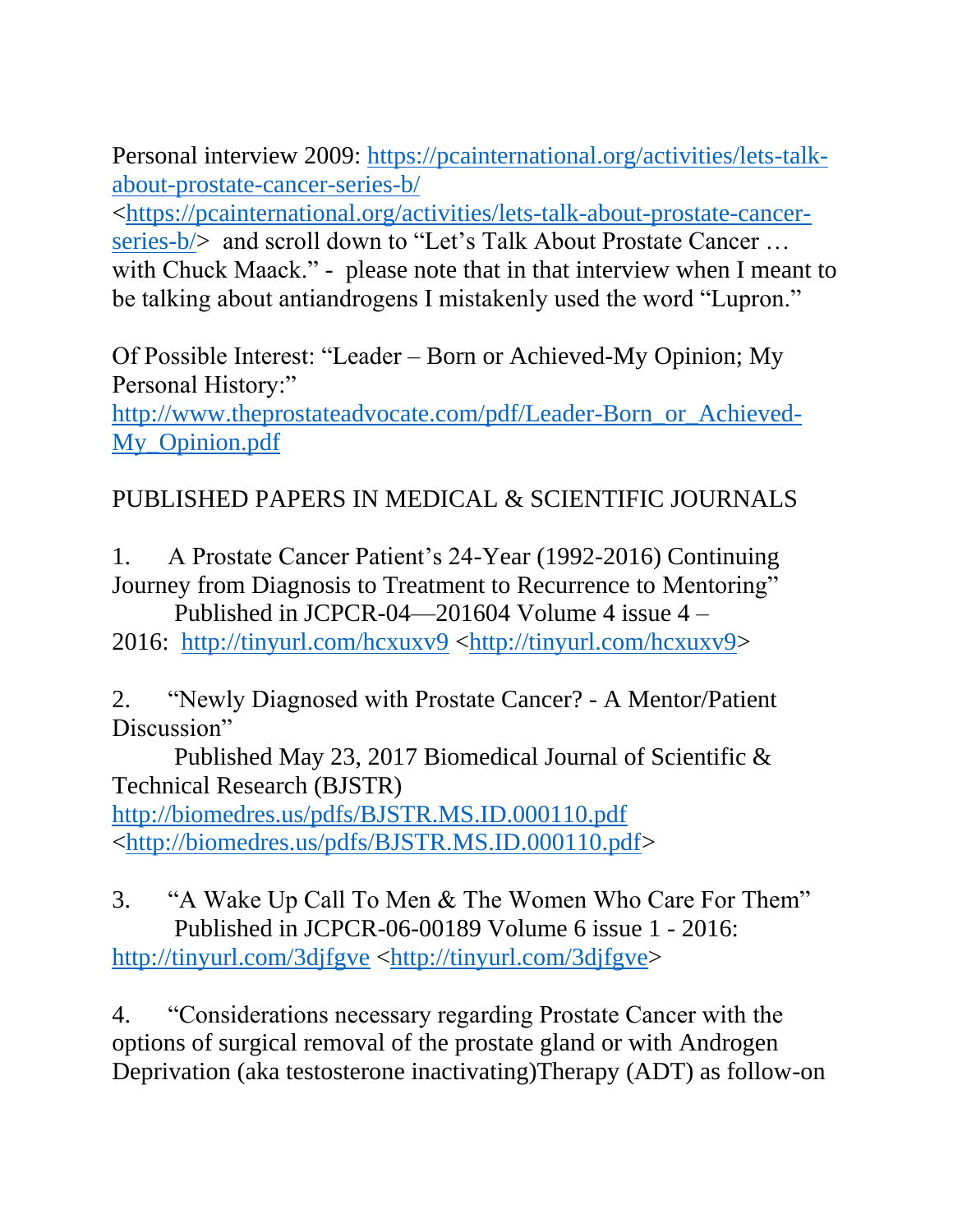or primary treatment" published June 13, 2019 in Global Journal of Medical Research GJMR Volume 19 Issue 4 Version 1.0.

 [https://globaljournals.org/GJMR\\_Volume19/1-Considerations-](https://globaljournals.org/GJMR_Volume19/1-Considerations-Necessary-Regarding-Prostate.pdf)[Necessary-Regarding-Prostate.pdf](https://globaljournals.org/GJMR_Volume19/1-Considerations-Necessary-Regarding-Prostate.pdf) [<https://globaljournals.org/GJMR\\_Volume19/1-Considerations-](https://globaljournals.org/GJMR_Volume19/1-Considerations-Necessary-Regarding-Prostate.pdf)[Necessary-Regarding-Prostate.pdf>](https://globaljournals.org/GJMR_Volume19/1-Considerations-Necessary-Regarding-Prostate.pdf)

5. "Evidence Based Medicine"

 Published in the Journal of Radiology and Diagnostic Imaging Published November 19, 2018,

 Radiol Diagn Imaging, 2018 doi: 10.15761/RDI.1000143 Volume 2(5): 1-1 ISSN: 2515-0200

[https://www.researchgate.net/publication/331201281\\_EVIDENCE\\_BAS](https://www.researchgate.net/publication/331201281_EVIDENCE_BASED_MEDICINE) [ED\\_MEDICINE](https://www.researchgate.net/publication/331201281_EVIDENCE_BASED_MEDICINE)

[<https://www.researchgate.net/publication/331201281\\_EVIDENCE\\_BA](https://www.researchgate.net/publication/331201281_EVIDENCE_BASED_MEDICINE) [SED\\_MEDICINE>](https://www.researchgate.net/publication/331201281_EVIDENCE_BASED_MEDICINE)

- 6. "Fluoroquinolones Be Aware" Published in the Journal of Cancer Science and Clinical Oncology, Volume 5, Issue 2 ISSN: 2394-6520 Published July 30, 2018: [http://www.annexpublishers.com/articles/JCSCO/5202-](http://www.annexpublishers.com/articles/JCSCO/5202-Fluoroquinolones-Be-Aware.pdf) [Fluoroquinolones-Be-Aware.pdf](http://www.annexpublishers.com/articles/JCSCO/5202-Fluoroquinolones-Be-Aware.pdf) [<http://www.annexpublishers.com/articles/JCSCO/5202-](http://www.annexpublishers.com/articles/JCSCO/5202-Fluoroquinolones-Be-Aware.pdf) [Fluoroquinolones-Be-Aware.pdf>](http://www.annexpublishers.com/articles/JCSCO/5202-Fluoroquinolones-Be-Aware.pdf)
- 7. "IAD/Intermittent Androgen Deprivation: When is it appropriate?" Acta Scientific Cancer Biology 3.8 (2019): 19-21. Published Date: July 26, 2019

 <https://www.actascientific.com/ASCB/pdf/ASCB-03-0150.pdf> [<https://www.actascientific.com/ASCB/pdf/ASCB-03-0150.pdf>](https://www.actascientific.com/ASCB/pdf/ASCB-03-0150.pdf)

8. "Importance of Patient Attention to Physician Care"?" Acta Scientific Medical Sciences Special Issue 1 (2019): 04-05. Published: September 05, 2019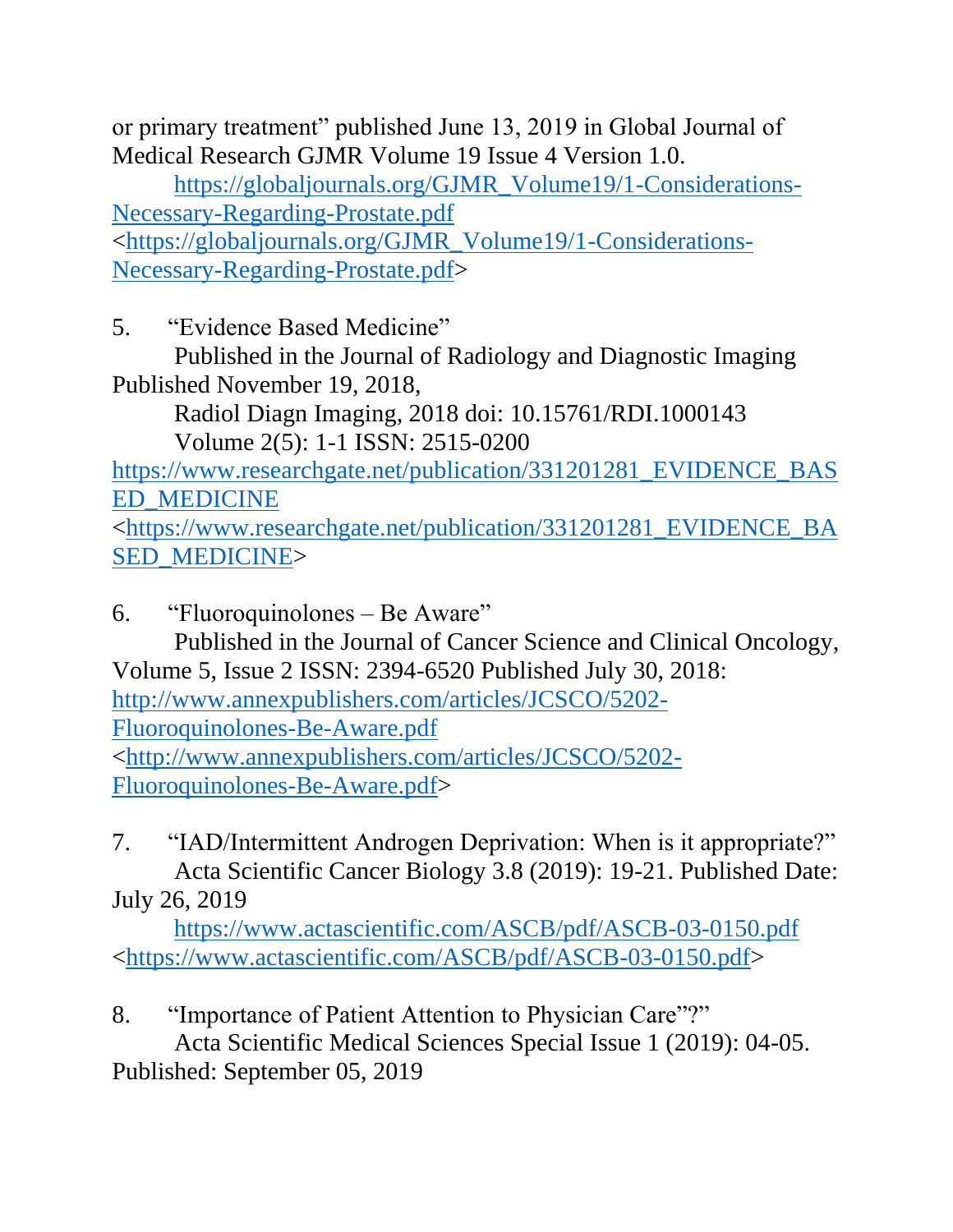<https://www.actascientific.com/ASMI/pdf/ASMI-SI-01-0002.pdf> [<https://www.actascientific.com/ASMI/pdf/ASMI-SI-01-0002.pdf>](https://www.actascientific.com/ASMI/pdf/ASMI-SI-01-0002.pdf)

9. "Medical Advice" or "Opinion" – The Important Difference Published in Acta Scientific Medical Sciences Volume 2 Issue 1 January 2018: [https://www.actascientific.com/ASMS/pdf/ASMS-02-](https://www.actascientific.com/ASMS/pdf/ASMS-02-0019.pdf) [0019.pdf](https://www.actascientific.com/ASMS/pdf/ASMS-02-0019.pdf) [<https://www.actascientific.com/ASMS/pdf/ASMS-02-](https://www.actascientific.com/ASMS/pdf/ASMS-02-0019.pdf) [0019.pdf>](https://www.actascientific.com/ASMS/pdf/ASMS-02-0019.pdf)

10. "Orchiectomy – A Surgical Procedure in which One or both Testicles are Removed – is it Sufficient to Inhibit Androgen (Testosterone) from Access to Prostate Cancer Cells?"

 Published in Acta Scientific Cancer Biology Volume 3 Issue 4 April 2019.

 <https://www.actascientific.com/ASCB/pdf/ASCB-03-0120.pdf> [<https://www.actascientific.com/ASCB/pdf/ASCB-03-0120.pdf>](https://www.actascientific.com/ASCB/pdf/ASCB-03-0120.pdf)

11. "Prostate Cancer Advocacy and Mentoring Support" Published November 22, 2017 in the journal "Holistic Approaches in Oncotherapy" HAOT-17-OPN-0004 1.1 (2017): 14-

15; <https://scientiaricerca.com/srhaot/pdf/SRHAOT-01-00003.pdf> [<https://scientiaricerca.com/srhaot/pdf/SRHAOT-01-00003.pdf>](https://scientiaricerca.com/srhaot/pdf/SRHAOT-01-00003.pdf)

12. "PSA Rising While on Routine ADT, No Metastasis Evident; should Chemotherapy with Docetaxel/Taxotere be Added? (Apparently NOT!)"

 International Journal of Cancer Treatment (Int J Cancer Treat Vol: 2, Issu: 2 (54-56)

Published Date: 25 July, 2019,

 <https://innovationinfo.org/articles/FRCM/IJCT-2-118.pdf> [<https://innovationinfo.org/articles/FRCM/IJCT-2-118.pdf>](https://innovationinfo.org/articles/FRCM/IJCT-2-118.pdf)

13. "PSA Testing? Over-Treatment? Active Surveillance? Biopsy value? No PSA for Elderly?"